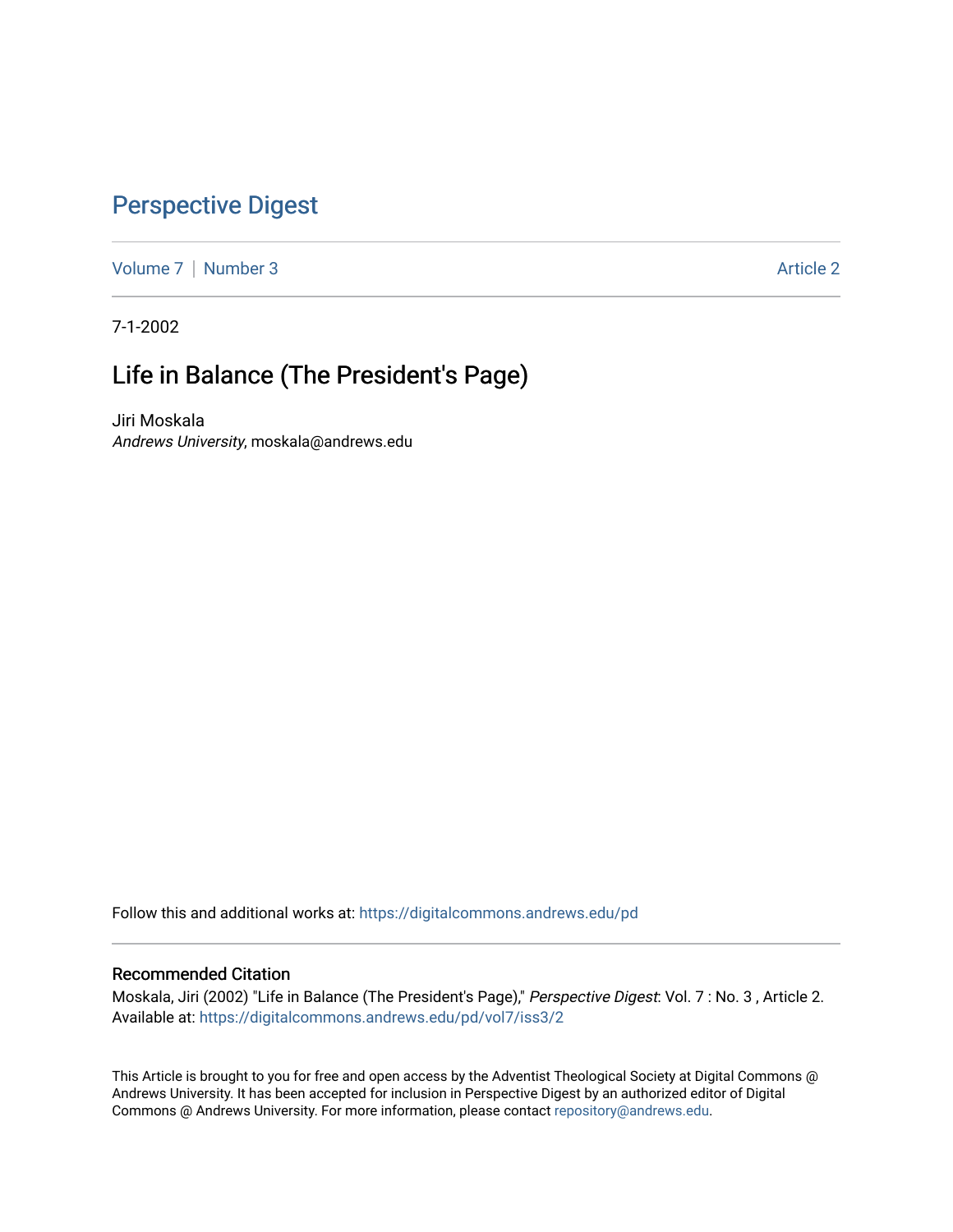T H E P R E S I D E N T ' S P A G E



Jiri Moskala

efore my first biblical message, I want to thank Jo Ann Davidson for her outstanding leadership as president of the Adventist Theological Society during the past two years. She had a great loving heart, good understanding of different issues, balanced theology, and excellent leadership skills. It was a real joy to work with her. All members of ATS and readers of *Perspective Digest* were blessed by her advice and gentle uniqueness. Jo Ann, a million thanks for your contribution! I pray that God will continue to lead us in the future by his Word and Spirit! **Life in Balance**

As humans, we tend to live onesided lives. It's easy to be immoderate, fall into extremes, be narrowminded, and concentrate only on something we like in our spiritual life. God's promised abundant life teaches us to live in balance. To demonstrate this harmony, I want to elaborate on one element in the Gospel according to Luke.

Bible authors were theologians. The way they arrange material in

their writings reveals their theology. They were, of course, inspired by the Holy Spirit; and God helped them in the process of writing while respecting their choices of material, their style, and personality. We can clearly recognize their own specific intentions, background, emphases, message, and purpose.

In Luke, three interrelated passages reveal three crucial characteristics of the disciples of Jesus that can prevent us from falling into a one-sided life.

The first is the Parable of the Good Samaritan (Luke 10:25-37). Even many non-Christians know the story: A traveler is robbed and beaten. He desperately needs help. A priest passes by without helping. A Levite likewise offers no compassion. Then a hated foreigner arrives on the scene and unselfishly helps the despairing traveler. Though not a member of the Seventh-day Adventist Church, he has a practical religion. A fellow human being needs help. He acts, and Jesus commends this loving response.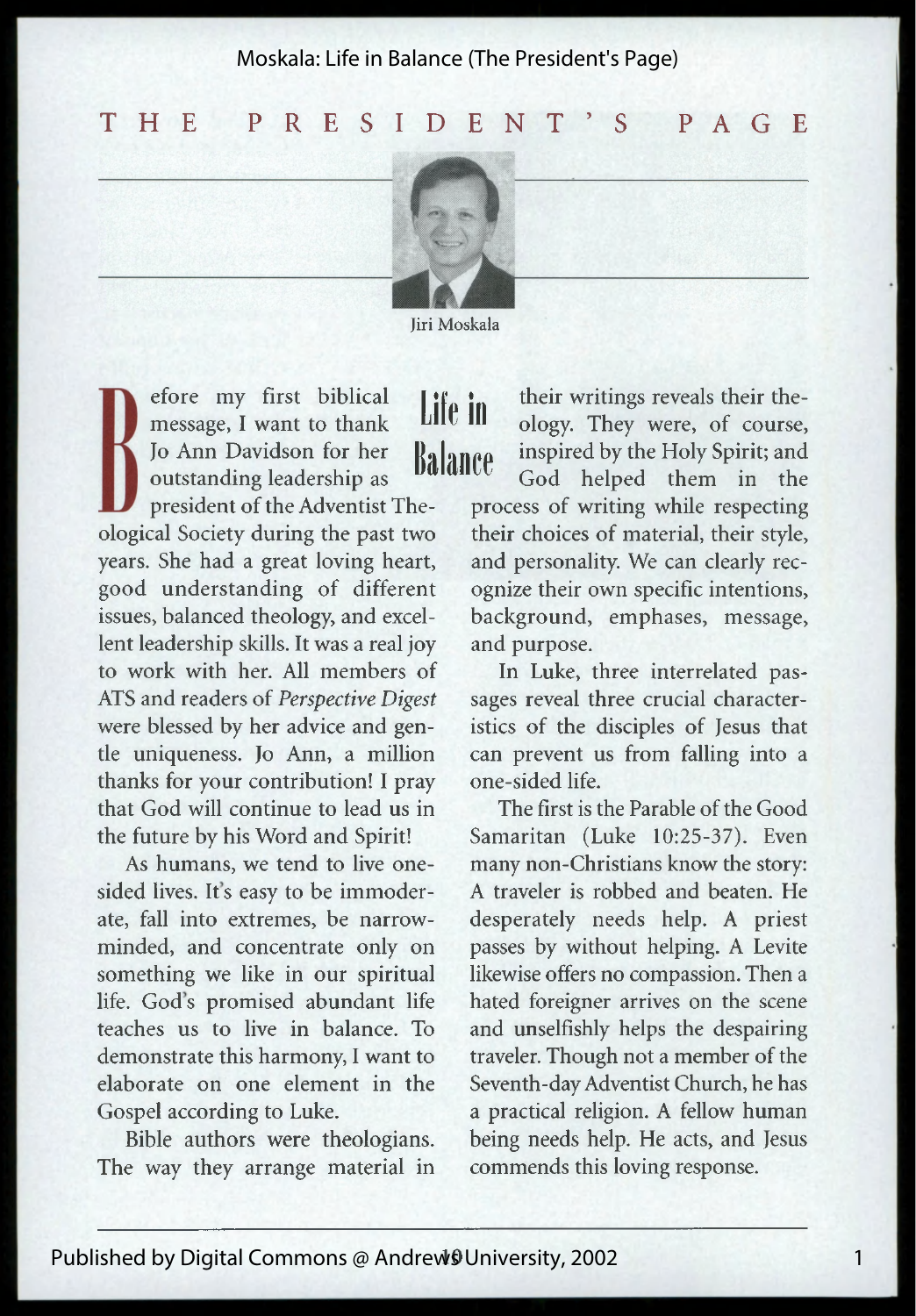The purpose of Jesus' story is to show how essential is the unselfish, practical help of his followers; it must transcend all religious, social, or ethnic prejudices. Confession of faith is crucial but useless if it is not accompanied by service for the needy. The key word in the passage is the verb "to do." This term appears three times in verses 25, 28, and 37. "Doing" things out of love for those who need our help is a must. But if we had only this story in our Bible, we might conclude that true religion is only doing, performance, work for others. Why not then spend our life in such efforts?

The second episode finds Jesus at the home of Martha and Mary (Luke 10:38-42). His travels have wearied Jesus. The very practical Martha sees that their guest needs rest, food, and friendship. She acts—opens her home to him, prepares food for him. She works for Jesus and is rebuked by him! What a surprise! "'Martha,'" he says, "'you are worried and upset about many things, but only one thing is needed'" (NIV). We are puzzled! Martha is "doing" things for Jesus—exactly what Jesus commended in the previous passage, and she is rebuked! Why? Doing things is not enough. Why not?

An answer to this pertinent question lies in both in Mary's attitude and "action." She sits at the feet of Jesus and listens to him. His words are a potent correction to the possibly distorted understanding of the previous episode—that service is all-important. No riddle! It's easy to be burnt out in work for our Lord in church business, in helping people. Doing can be absorbing and tiring. Not only what we do, but how we do it is significant. The spirit in which we offer service makes all the difference. Only where there is right motivation can there be a corresponding blessing, with new energy springing from listening to the Word of God!

The third passage describes Jesus' teaching on prayer (Luke 11:1-13). His disciples come to him with a special request: "'Lord, teach us to pray.'" They had observed the ministry that followed his prayers. They felt the power in his prayer and realized that his communication with his Father was deeply meaningful. Jesus gave them the model prayer, "Our Father," and added a story about a man who awakened a friend in the middle of the night to get bread for his visitors. This midnight foray must have been an acutely embarrassing and humiliating act for him. The story emphasizes how significant it is for us to cultivate persistently, boldly, and shamelessly—a confiding relationship with our heavenly Father. Prayer is a conversation with God. It should open new dimensions in our lives.

Each of these three passages brings a unique perspective and cor-